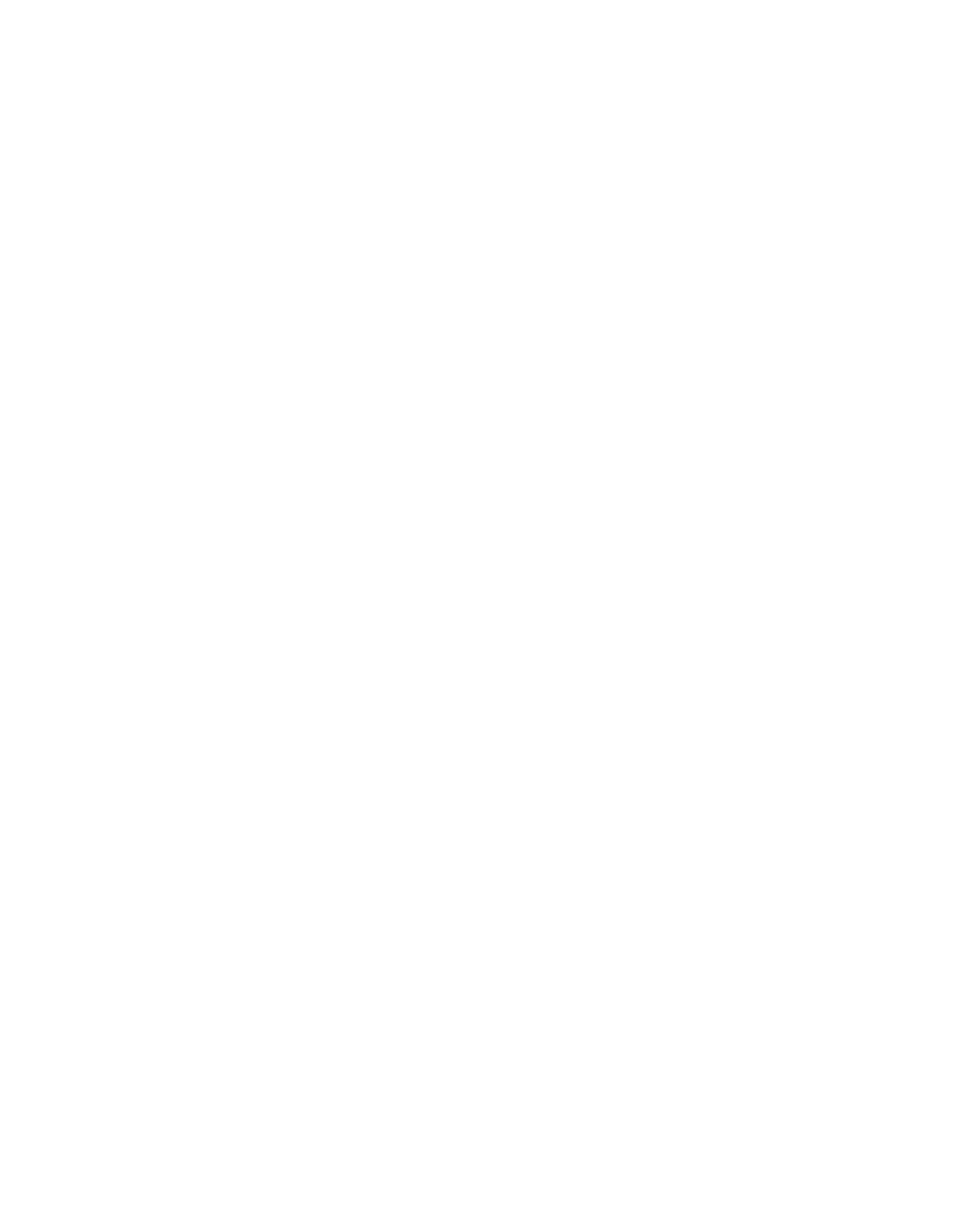#### **Economic Impacts Defined**

As noted above, economic impacts presented in this analysis utilize IMPLAN. IMPLAN results are generally expressed in terms of direct, indirect, and induced impacts, each of which are summarized below.

- **Direct Impacts** are the actual activities being analyzed in the study. In this case, the direct impacts refer to the EIP spending itself.
- **Indirect impacts** refer to effect of industries that are dependent on the direct spending industries for their input, also known as the supplier effect. To illustrate this effect, consider a stormwater basin construction project. The builder of the project must purchase a variety of goods and services, such as construction materials, equipment rentals, etc. These purchases represent "indirect" effects and are additive to the initial direct impacts.
- **Induced impacts** refer to the response of the economy to changes in household expenditures as a result of income generated by the direct and indirect effects. In other words, the induced impacts are those that are circulated through the economy as the result of the spending of employees within the direct and indirect sectors on items such as clothing, groceries, entertainment, etc. This spending is circulated through the local economy several times and make up the "multiplier effect" described above, which further support employment, wages, and output.

The Economic Impact Analysis presents results in terms of Jobs and Economic Output, which are defined below:

- **Economic Output.** The primary measure of economic activity used in this Economic Impact Analysis is economic output, which is presented in constant 2018 dollars. IMPLAN defines economic output as representing the value of industry production. In other words, economic output is the overall dollar value of the activity being studied.
- **Jobs.** For the purpose of this analysis, jobs are defined by IMPLAN as an Industry-specific mix of full-time, part-time, and seasonal employment (in other words, "total jobs"). Jobs are presented as an annual average that accounts for seasonality and follows the same definition used by the U.S. Bureaus of Labor Statistics and Economic Analysis.

### **Quantification of Direct Impacts**

In this Economic Impact Analysis, the "direct impact" which is used to calculate indirect and induced impacts is the actual spending on the basin-wide EIP program. The EIP is a partnership of nearly 80 organizations working together to achieve the environmental goals of the Lake Tahoe region. Local, state, and federal government agencies, private entities, scientists, and the Washoe Tribe of Nevada and California have collaborated for more than 20 years to implement the EIP.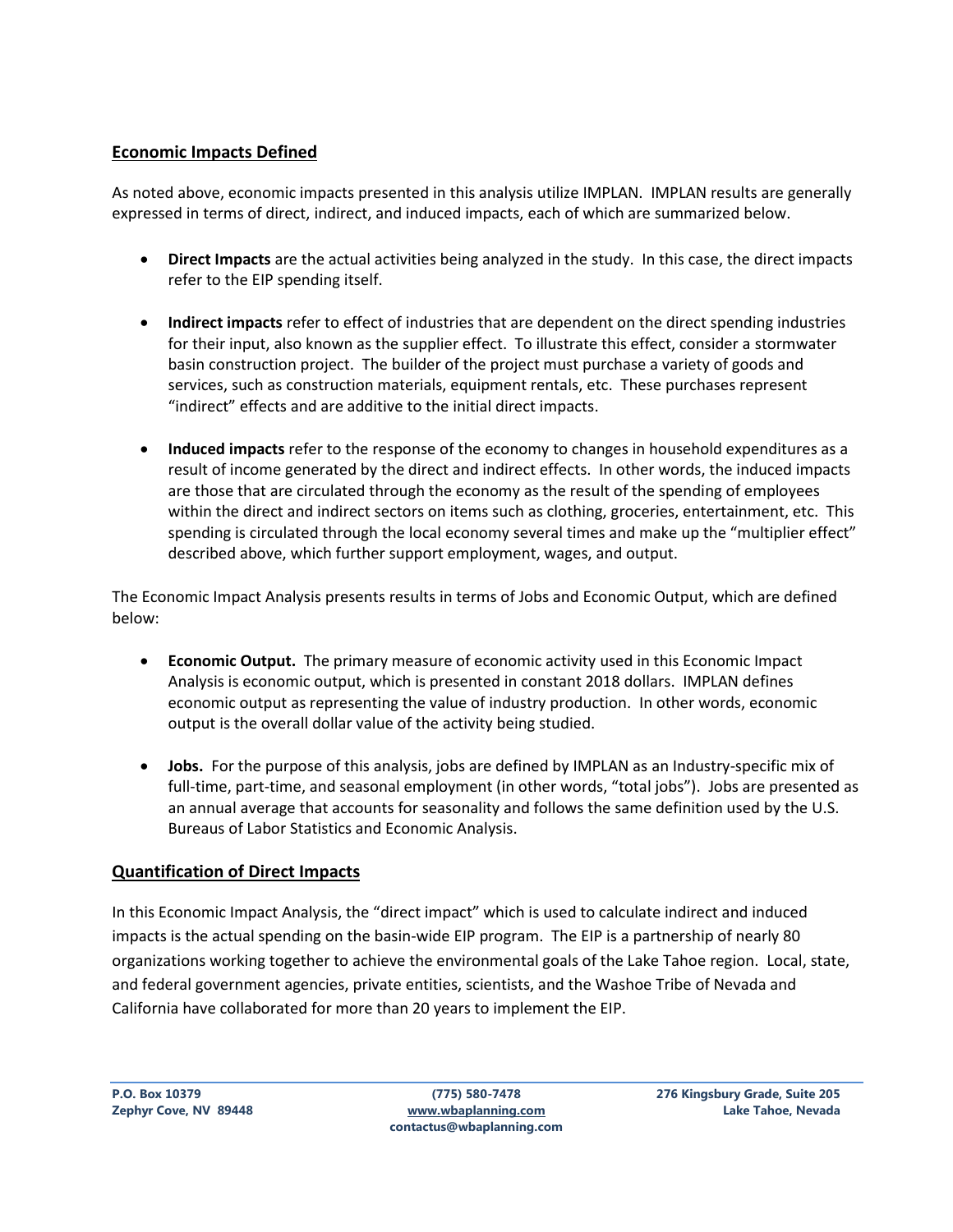The EIP spending is derived from a variety of sources, including federal appropriations, state agency funds, local jurisdiction contributions, development impact fees, grants, private property owner investments, philanthropy and various other miscellaneous sources. These dollars are spent on an agreed upon program of work that improves regional environmental quality in the Tahoe Basin.

The major EIP Program Areas, along with the typical types of projects within each, are shown below.

| <b>EIP Programs</b>           | <b>Types of Projects</b>                                    |  |  |
|-------------------------------|-------------------------------------------------------------|--|--|
| <b>Water Quality</b>          | Stormwater Infrastructure<br>٠                              |  |  |
|                               | <b>Operations and Maintenance</b><br>٠                      |  |  |
|                               | Retrofit of Highways and Roads<br>٠                         |  |  |
| <b>Watershed Restoration</b>  | Wetland and Stream Restoration<br>$\bullet$                 |  |  |
|                               | Aquatic Invasive Species Removal<br>٠                       |  |  |
|                               | <b>Wildlife Habitat Restoration</b>                         |  |  |
|                               | <b>Land Acquisitions</b>                                    |  |  |
| <b>Forest Health</b>          | Forest Thinning to Reduce Hazardous Fuels<br>$\bullet$      |  |  |
|                               | Native Vegetation Restoration and Protection<br>$\bullet$   |  |  |
| Transportation                | Building and Improving of Bike and Pedestrian Paths<br>٠    |  |  |
|                               | <b>Building and Enhancing Transit Networks</b><br>$\bullet$ |  |  |
|                               | <b>Operations and Maintenance</b><br>٠                      |  |  |
| <b>Sustainable Recreation</b> | <b>Recreation Facility Improvements</b><br>٠                |  |  |
|                               | <b>Building and Improving Recreational Trails</b><br>٠      |  |  |
| Environmental Stewardship     | <b>Public Education Events and Campaigns</b><br>٠           |  |  |
| <b>Applied Science</b>        | Scientific Research<br>$\bullet$                            |  |  |
|                               | <b>EIP Program Monitoring</b>                               |  |  |

WBA Consulting has carefully analyzed the spending from the EIP throughout its life span from which to run the input/output model. TRPA hosts an online EIP Tracker that provides a detailed accounting of EIP program investments, which includes detailed attributes for each project such as location, funding source, status, and program category. WBA used the running total of EIP expenditures to date from the EIP Tracker which were used for the direct inputs in the economic impact model. This spending was adjusted to constant 2020 dollars using CPI. Spending data used in this analysis can be found at [www.eip.laketahoeinfo.org.](http://www.eip.laketahoeinfo.org/)

Next, we organized the expenditure data into the program area categories. For projects that were entered to the TRPA EIP database in the early years of the program (between 1997 and 2009), the expenditures were not classified by TRPA in the same way that they were after 2009. To organize all data into uniform categories, WBA applied the percentage share of "unallocated" spending from 1997 to 2009 to each category on a proportionate basis using the total spending after 2009.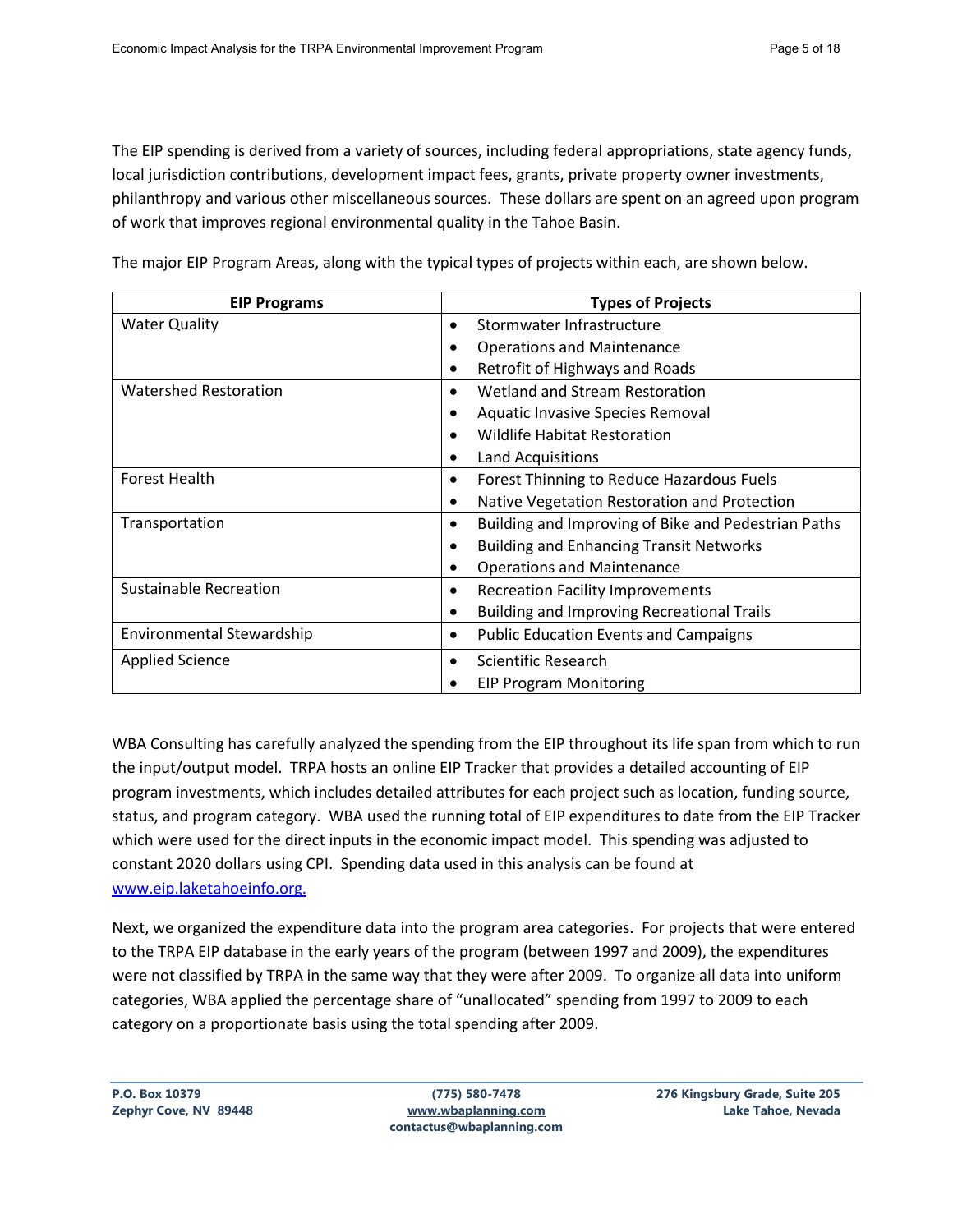Spending by category is shown in **Table 2,** illustrating total spending as well as the average annual amounts from 1997 to 2019. **Figure A-1** in **Appendix A** displays the spending data by time period and shows how the spending from 1997 to 2009 was allocated to each category.

| Table 2<br>Summary of Direct EIP Expenditures: 1997 - 2019 *                                                                                                                      |                                                                                                                     |                                                                                                          |  |  |  |
|-----------------------------------------------------------------------------------------------------------------------------------------------------------------------------------|---------------------------------------------------------------------------------------------------------------------|----------------------------------------------------------------------------------------------------------|--|--|--|
| Category                                                                                                                                                                          | Total<br><b>Expenditures</b>                                                                                        | <b>Average Annual</b><br><b>Expenditures</b>                                                             |  |  |  |
| <b>Water Quality</b><br><b>Watershed Restoration</b><br><b>Forest Health</b><br>Transportation<br>Sustainable Recreation<br>Environmental Stewardship<br><b>Applied Science</b>   | \$1,459,549,935<br>\$284,170,167<br>\$363,577,198<br>\$657,920,574<br>\$301,231,620<br>\$21,378,064<br>\$89,779,144 | \$66,343,179<br>\$12,916,826<br>\$16,526,236<br>\$29,905,481<br>\$13,692,346<br>\$971,730<br>\$4,080,870 |  |  |  |
| <b>Total</b>                                                                                                                                                                      | \$3,177,606,702                                                                                                     | \$144,436,668                                                                                            |  |  |  |
| Sources: TRPA and WBA                                                                                                                                                             |                                                                                                                     |                                                                                                          |  |  |  |
| * Results are based on total nominal expenditures of approximately<br>\$2.5 billion, which equates to approximately \$3.1 billion in 2020 dollars<br>when adjusted for inflation. |                                                                                                                     |                                                                                                          |  |  |  |

### **Indirect and Induced Impacts**

Using the EIP's expenditures to date as the basic "direct" impact in the input/output model, WBA utilized IMPLAN to calculate total economic impacts including indirect and induced impacts. The total expenditures for each EIP category was then matched to the most pertinent IMPLAN sector and the impacts are measured for each of the main counties for the Tahoe region, which include Placer, El Dorado, Douglas, Washoe, Nevada, Carson City, and Alpine counties. The results of these calculations are presented in **Table 3** (Output) and **Table 4** (Jobs).

**As shown in Table 3, the \$3.1 billion in direct spending from the EIP during its life span translates to a total \$5.2 economic impact when including the indirect and induced effects. As shown in Table 4, the EIP has supported nearly 38,000 jobs during this period.**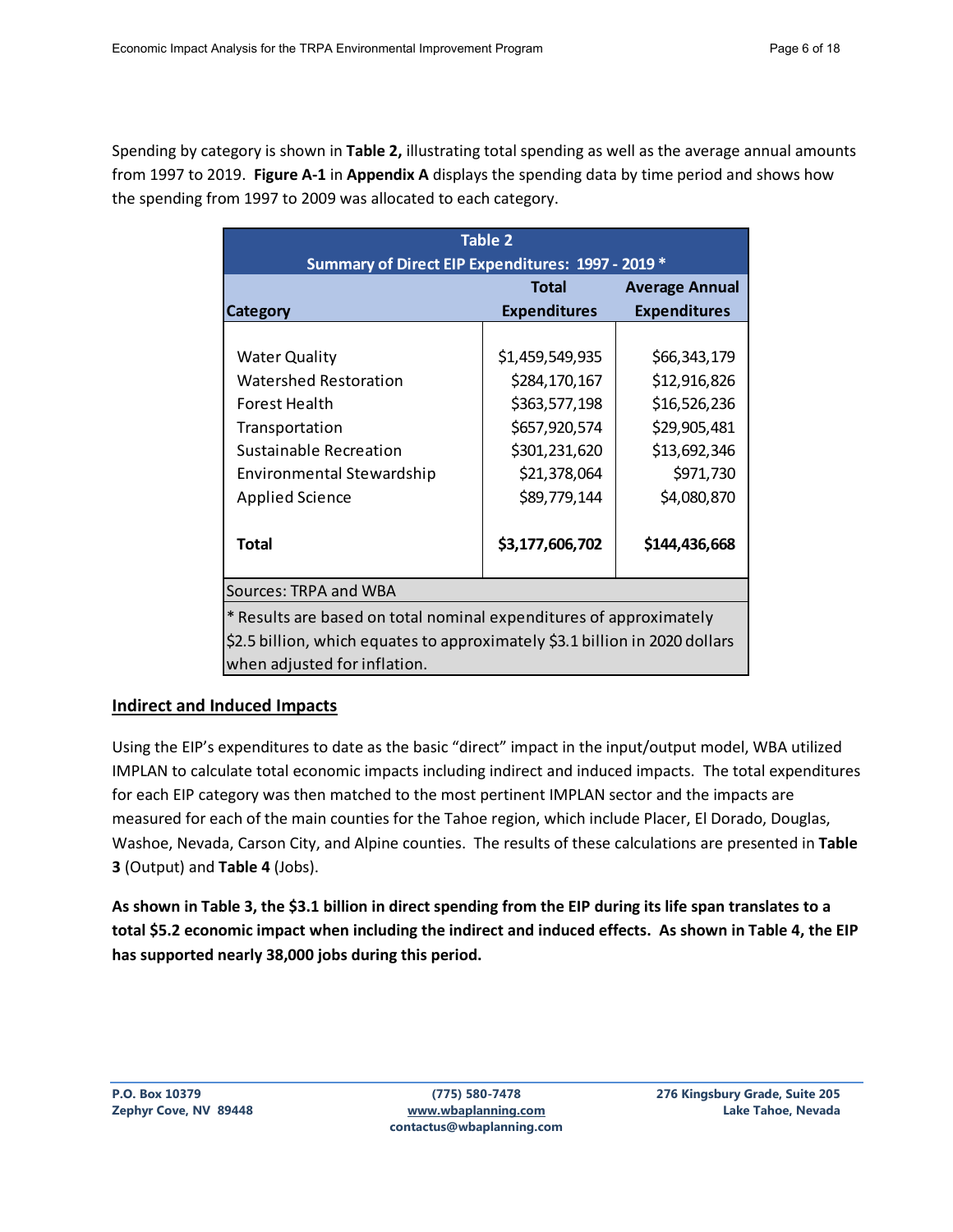| <b>Table 3</b>                                                     |                 |                |                 |                 |  |  |
|--------------------------------------------------------------------|-----------------|----------------|-----------------|-----------------|--|--|
| Summary of Economic Output Generated by the EIP: 1997 - 2019 *     |                 |                |                 |                 |  |  |
| <b>Direct</b><br><b>Indirect</b><br><b>Induced</b><br><b>Total</b> |                 |                |                 |                 |  |  |
| <b>Category</b>                                                    | <b>Impacts</b>  | <b>Impacts</b> | <b>Impacts</b>  | <b>Impacts</b>  |  |  |
|                                                                    |                 |                |                 |                 |  |  |
| <b>Economic Output</b>                                             |                 |                |                 |                 |  |  |
|                                                                    |                 |                |                 |                 |  |  |
| <b>Water Quality</b>                                               | \$1,459,549,935 | \$364,398,389  | \$422,154,061   | \$2,246,102,385 |  |  |
| Watershed Restoration                                              | \$284,170,167   | \$87,304,669   | \$171,512,358   | \$542,987,194   |  |  |
| Forest Health                                                      | \$363,577,198   | \$38,333,992   | \$210,998,163   | \$612,909,353   |  |  |
| Transportation                                                     | \$657,920,574   | \$164,259,674  | \$190,294,169   | \$1,012,474,417 |  |  |
| Sustainable Recreation                                             | \$301,231,620   | \$101,988,740  | \$138,078,951   | \$541,299,311   |  |  |
| Environmental Stewardship                                          | \$89,779,144    | \$29,619,970   | \$50,546,923    | \$169,946,037   |  |  |
| Applied Science                                                    | \$21,378,064    | \$9,426,323    | \$9,804,486     | \$40,608,873    |  |  |
|                                                                    |                 |                |                 |                 |  |  |
| <b>Subtotal Economic Output</b>                                    | \$3,177,606,702 | \$795,331,757  | \$1,193,389,111 | \$5,166,327,570 |  |  |
|                                                                    |                 |                |                 |                 |  |  |
| Sources: TRPA, IMPLAN 2018 Economic Impact Model, and WBA          |                 |                |                 |                 |  |  |

\* Results are based on total nominal expenditures of approximately \$2.5 billion, which equates to approximately \$3.1 billion in 2020 dollars when adjusted for inflation.

| Table 4                                                   |                |                |                |                |  |
|-----------------------------------------------------------|----------------|----------------|----------------|----------------|--|
| Summary of Jobs Generated by the EIP: 1997 - 2019         |                |                |                |                |  |
| <b>Direct</b><br>Indirect<br>Induced<br><b>Total</b>      |                |                |                |                |  |
| <b>Category</b>                                           | <b>Impacts</b> | <b>Impacts</b> | <b>Impacts</b> | <b>Impacts</b> |  |
|                                                           |                |                |                |                |  |
| Jobs                                                      |                |                |                |                |  |
|                                                           |                |                |                |                |  |
| <b>Water Quality</b>                                      | 6,266          | 1,725          | 2,605          | 10,596         |  |
| <b>Watershed Restoration</b>                              | 2,800          | 465            | 1,059          | 4,324          |  |
| Forest Health                                             | 8,812          | 188            | 1,303          | 10,303         |  |
| Transportation                                            | 2,825          | 778            | 1,174          | 4,776          |  |
| Sustainable Recreation                                    | 4,363          | 599            | 851            | 5,813          |  |
| Environmental Stewardship                                 | 923            | 213            | 312            | 1,448          |  |
| <b>Applied Science</b>                                    | 399            | 54             | 61             | 514            |  |
|                                                           |                |                |                |                |  |
| <b>Subtotal Jobs</b>                                      | 26,388         | 4,022          | 7,365          | 37,774         |  |
|                                                           |                |                |                |                |  |
| Sources: TRPA, IMPLAN 2018 Economic Impact Model, and WBA |                |                |                |                |  |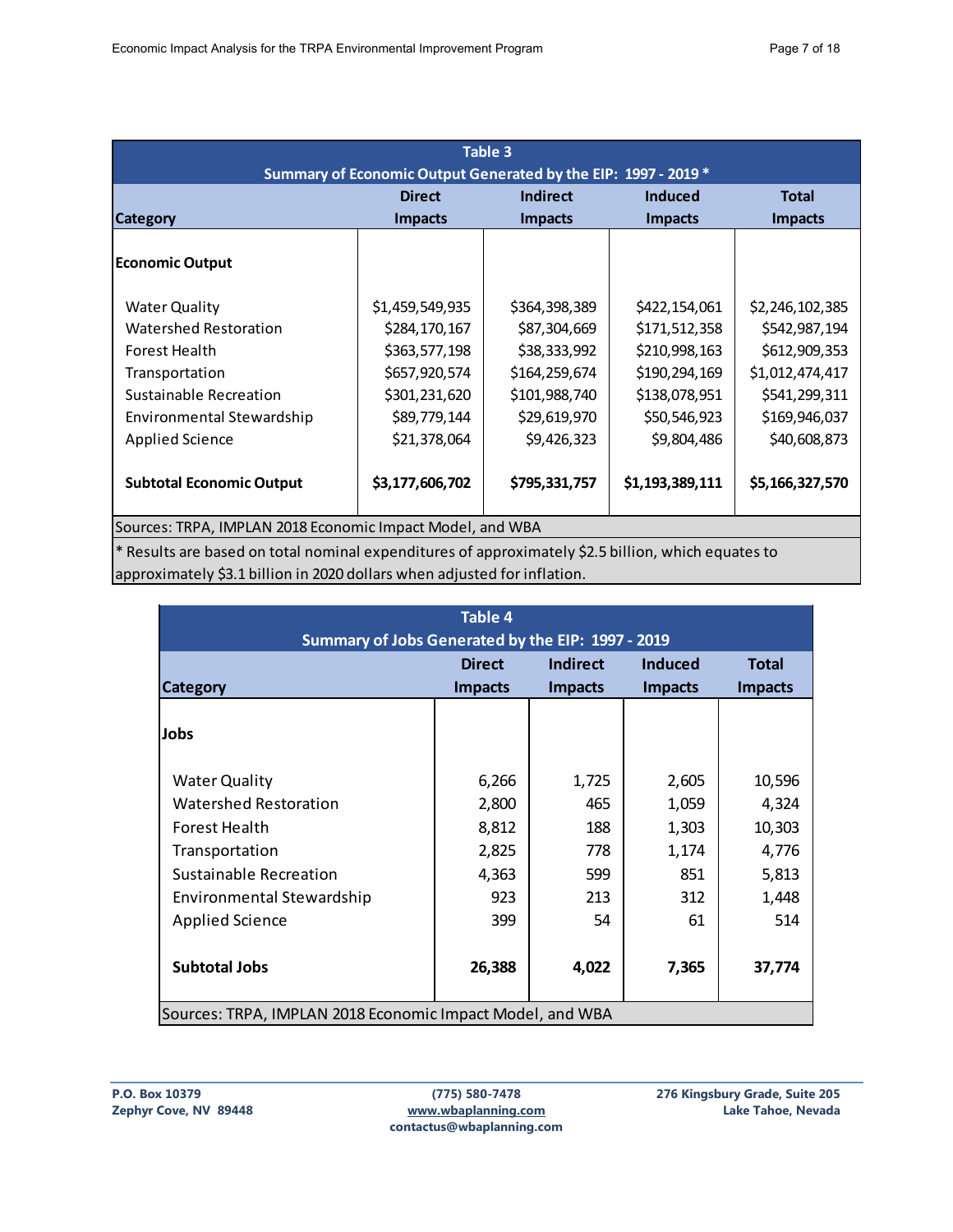### **Breakdown by Industry Sector**

This section provides some additional detail regarding the impacts of the various categories of activities studied in this Economic Impact Analysis. In the future, TRPA or other parties may use the multiplier factors described below to assess the amount of economic activity that certain future expenditures, programs, or projects may provide to the Lake Tahoe Region. Of course, it should be noted that impacts can vary significantly depending upon the specific activities, attributes, and locations of each individual project. These factors provide a good "rule of thumb" that can be applied for future projects in the region.

**Table 5** below summarizes the impacts of each program area analyzed. It shows the IMPLAN Sector used to arrive at results, and the amount of "leverage" that each category can achieve for every dollar invested.

| Table 5<br><b>Summary of IMPLAN Sector and Multipliers by EIP Category</b>                                                                                        |                                                                                                                                                                                                                                                                                                                                  |                                           |                                                                    |                                                    |
|-------------------------------------------------------------------------------------------------------------------------------------------------------------------|----------------------------------------------------------------------------------------------------------------------------------------------------------------------------------------------------------------------------------------------------------------------------------------------------------------------------------|-------------------------------------------|--------------------------------------------------------------------|----------------------------------------------------|
| <b>EIP Category</b>                                                                                                                                               | <b>Corresponding IMPLAN Sector</b>                                                                                                                                                                                                                                                                                               | <b>IMPLAN</b><br><b>Sector</b>            | <b>Total Economic</b><br>Output per<br>\$1.00 Invested             | <b>Total Jobs Per</b><br><b>S1M Invested</b>       |
| <b>Water Quality</b><br>Watershed Restoration<br>Forest Health<br>Transportation<br>Sustainable Recreation<br>Environmental Stewardship<br><b>Applied Science</b> | Construction of New Highways and Streets<br>Construction of other new nonresidential structures<br>Support Activities for Agriculture and Forestry<br>Construction of New Highways and Streets<br>Other Amusement and Recreation Industries<br><b>Other Educational Services</b><br>Environmental and Other Technical Consulting | 54<br>56<br>19<br>54<br>504<br>482<br>463 | \$1.54<br>\$1.91<br>\$1.69<br>\$1.54<br>\$1.80<br>\$1.90<br>\$1.89 | 7.3<br>15.2<br>28.3<br>7.3<br>19.3<br>24.0<br>16.1 |
| Sources: TRPA, IMPLAN 2018 Economic Impact Model, and WBA                                                                                                         |                                                                                                                                                                                                                                                                                                                                  |                                           |                                                                    |                                                    |

### **Conclusion**

Detailed backup tables which display all data and calculations used in this Economic Impact Analysis are presented in **Appendix A**. For any questions about this White Paper, please contact Jesse W. Walker at [jesse@wbaplanning.com](mailto:jesse@wbaplanning.com) or (775) 580-7478.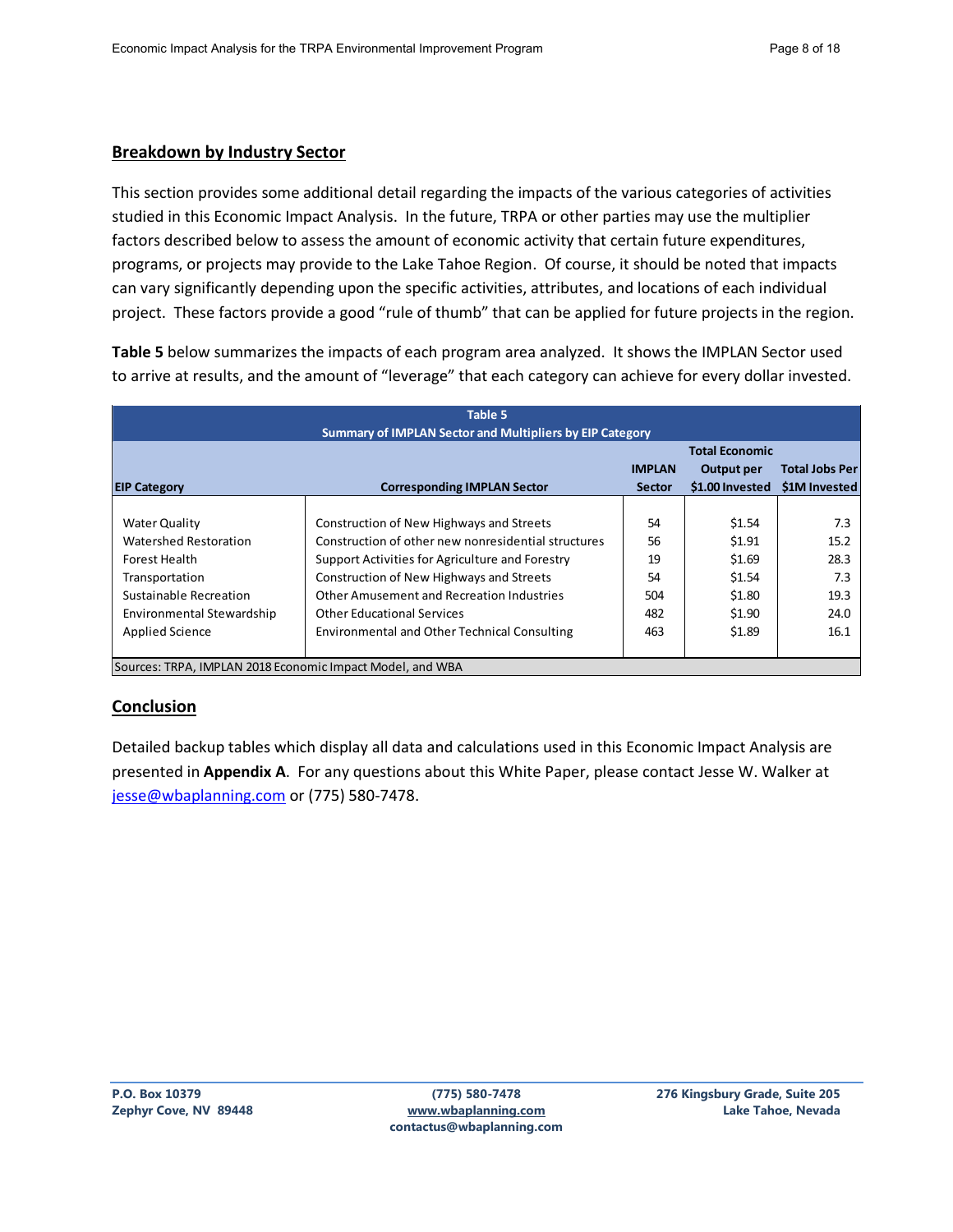# **Appendix A:**

## **Technical Backup Tables**

- Table A-1 Summary of EIP Spending: 1997 2019
- Table A-2 IMPLAN Modeling Results: Stormwater Management
- Table A-3 IMPLAN Modeling Results: Watershed Restoration
- Table A-4 IMPLAN Modeling Results: Forest Health
- Table A-5 IMPLAN Modeling Results: Transportation
- Table A-6 IMPLAN Modeling Results: Sustainable Recreation
- Table A-7 IMPLAN Modeling Results: Environmental Stewardship
- Table A-8 IMPLAN Modeling Results: Applied Science
- Table A-9 IMPLAN Modeling Results: Total All Programs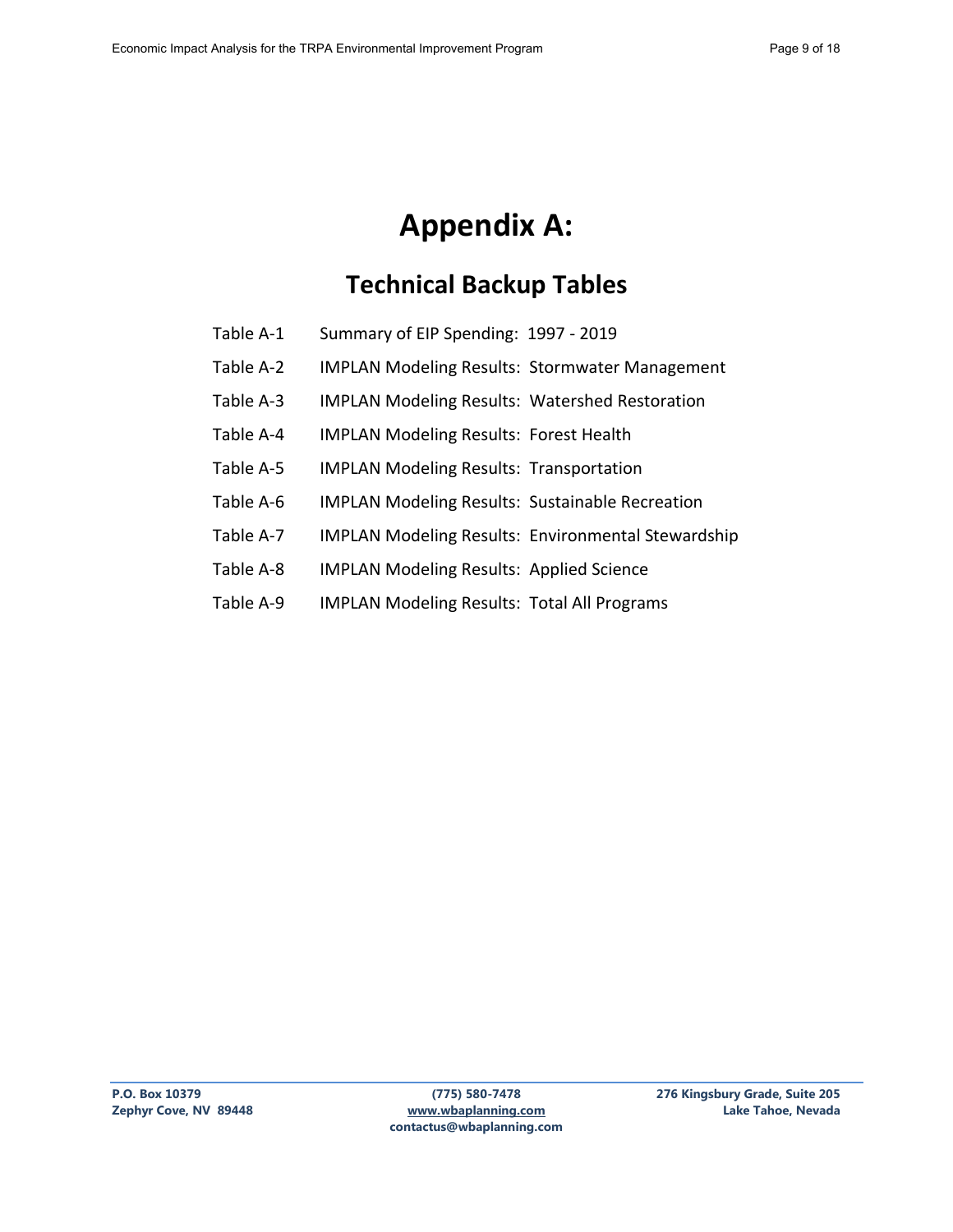| <b>Table A-1</b>                                                                                                                  |                                          |                                   |                                                                        |                           |  |
|-----------------------------------------------------------------------------------------------------------------------------------|------------------------------------------|-----------------------------------|------------------------------------------------------------------------|---------------------------|--|
| Summary of EIP Spending, 1997 - 2019 *                                                                                            |                                          |                                   |                                                                        |                           |  |
| Program                                                                                                                           | <b>Total Expenditures</b><br>1997 - 2019 | % of Known<br><b>Expenditures</b> | <b>Allocation of</b><br><b>Unclassified</b><br><b>Expenditures</b> [2] | <b>Total Expenditures</b> |  |
|                                                                                                                                   |                                          |                                   |                                                                        |                           |  |
| <b>Water Quality</b>                                                                                                              | \$517,978,923                            | 45.9%                             | \$941,571,012                                                          | \$1,459,549,935           |  |
| <b>Watershed Restoration</b>                                                                                                      | \$100,849,004                            | 8.9%                              | \$183,321,163                                                          | \$284,170,167             |  |
| <b>Forest Health</b>                                                                                                              | \$129,029,724                            | 11.4%                             | \$234,547,474                                                          | \$363,577,198             |  |
| Transportation                                                                                                                    | \$233,489,093                            | 20.7%                             | \$424,431,481                                                          | \$657,920,574             |  |
| Sustainable Recreation                                                                                                            | \$106,903,934                            | 9.5%                              | \$194,327,686                                                          | \$301,231,620             |  |
| Environmental Stewardship                                                                                                         | \$7,586,850                              | 0.7%                              | \$13,791,214                                                           | \$21,378,064              |  |
| <b>Applied Science</b>                                                                                                            | \$31,861,674                             | 2.8%                              | \$57,917,470                                                           | \$89,779,144              |  |
| <b>Subtotal</b>                                                                                                                   | \$1,127,699,202                          | 100.0%                            | \$2,049,907,500                                                        | \$3,177,606,702           |  |
| Unclassified Expenditures (1997-2009) [1]                                                                                         | \$2,049,907,500                          |                                   |                                                                        |                           |  |
| <b>Total Expenditures</b>                                                                                                         | \$3,177,606,702                          |                                   |                                                                        |                           |  |
| Source: TRPA EIP Project Tracker                                                                                                  |                                          |                                   |                                                                        |                           |  |
| * Results are based on total nominal expenditures of approximately \$2.5 billion, which equates to approximately \$3.1 billion in |                                          |                                   |                                                                        |                           |  |
| 2020 dollars when adjusted for inflation.                                                                                         |                                          |                                   |                                                                        |                           |  |

[1] EIP expenditures from 1997 to 2009 were not tracked by program area category in same way that 2010 to 2019 expenditures were. The lump sum amount from this period is shown as an "unclassified" total and is inflated to 2020 dollars.

[2] WBA applied the proporationate share of spending by category from 2010 to 2019 to the "unclassified" amount.